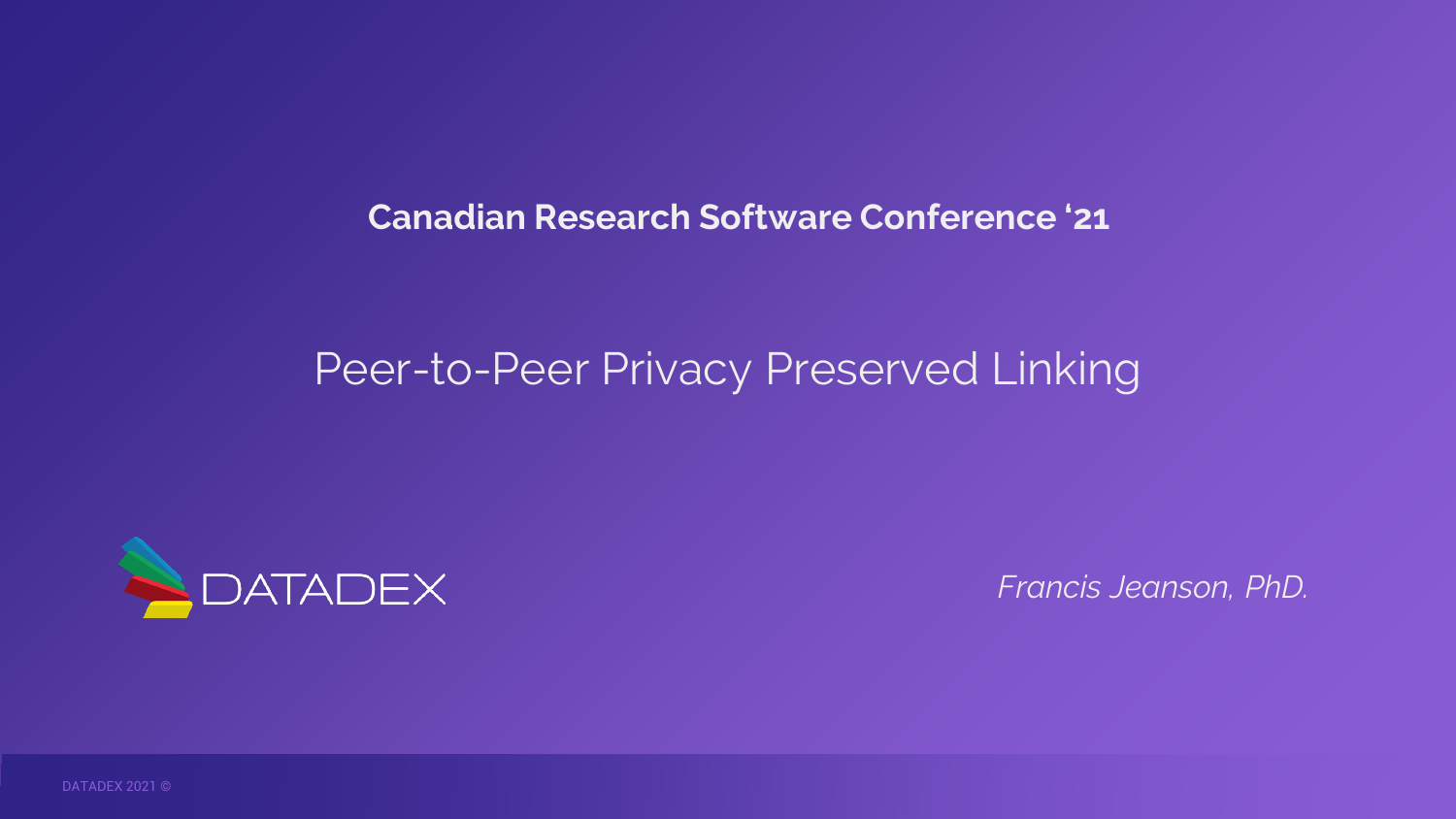A growing number of health studies want to **combine data** for big

# data analytics/ML **Linking patient data for precision health analytics**

≣

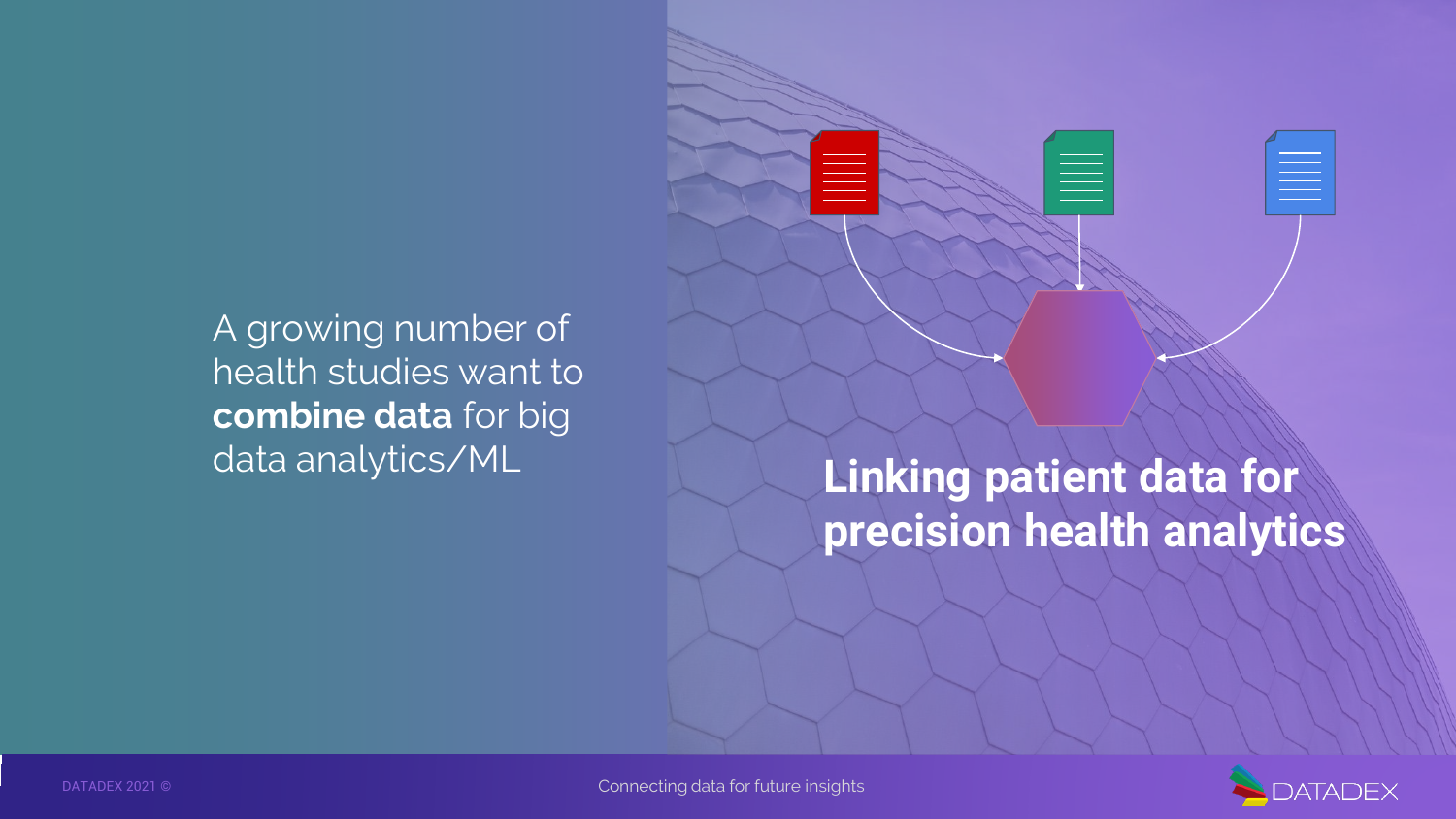### Patient Linking Remains a **Big Challenge...**

- **To protect privacy, studies cannot share PHI**
- **Trusted third-parties need to hold secret keys**
- **Most solutions are deterministic with no way to link probabilistically on many fields**
- **Current solutions require cloud storage … or**
- **Local software installation**

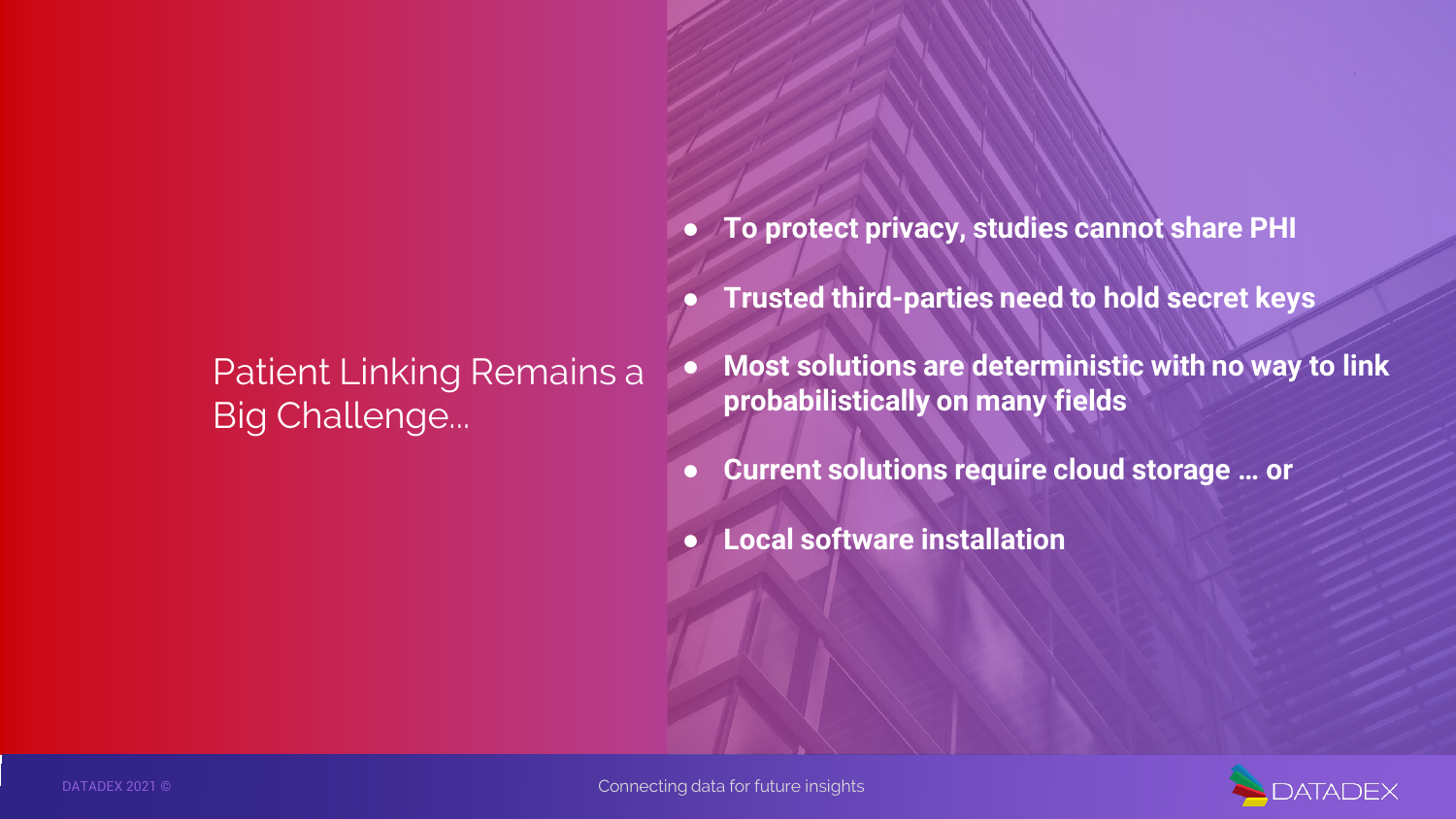

A linking app that lives on your browser and connects you securely to peers to find exact or probable patient matches.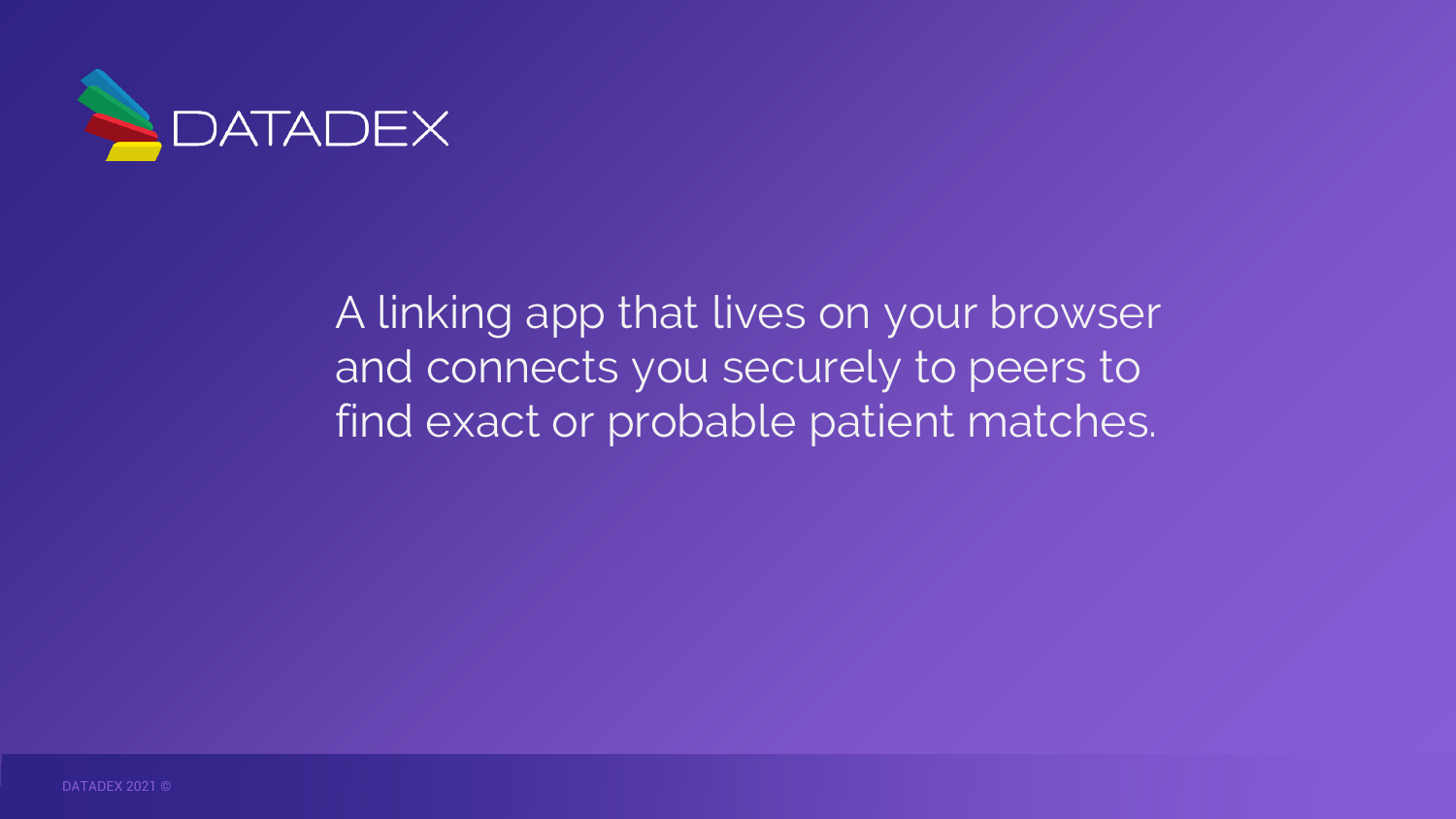## **Fine Controlled** Linking

Select any field to link on

Cryptographically process fields 198 and 1968 Leor Pasa 1 56K 2.8

All processing is done in-browser

No data are stored on the cloud

| ID  | <b>Name</b> | <b>Income</b> | <b>Score</b> |
|-----|-------------|---------------|--------------|
| 423 | Ada Ides    | 89K           | 3.4          |
|     |             |               |              |

▲

**556 | Susan Tao | 143K | 4.1** 

| ID             | <b>Name</b> |  |  |  |
|----------------|-------------|--|--|--|
| <b>GH23P05</b> | OKB4EF2J    |  |  |  |
| 8FR20DA        | LK2E4RS1    |  |  |  |
| 90S23VX7       | PC3D5S4F    |  |  |  |

 $\overline{a}$ 

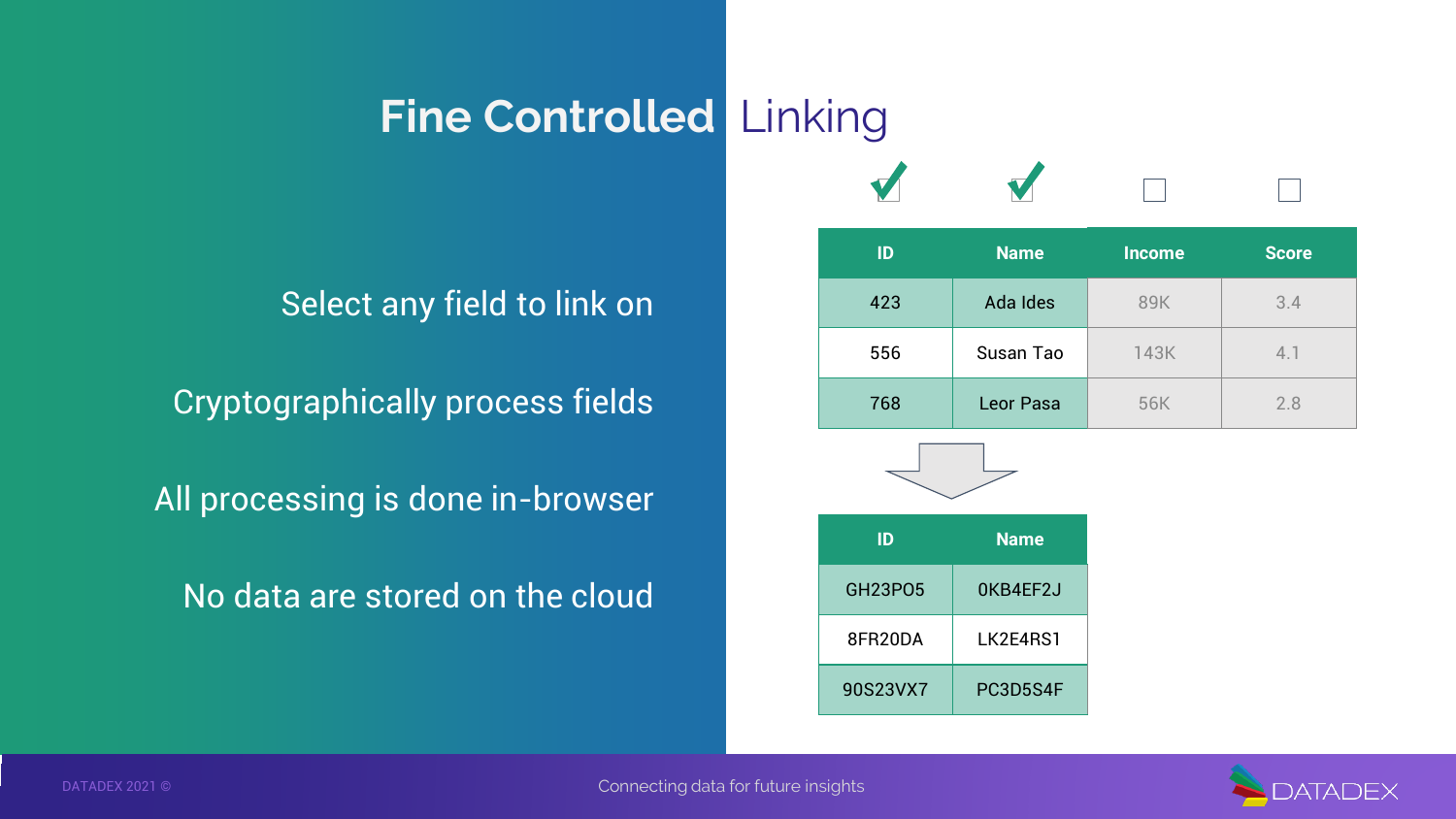### **Peer-to-Peer** Encrypted Linking

Create a unique peer link and share it

A secure P2P encrypted connection is created

Data are partitioned for shared compute

A probability score is assigned to matching rows

Matching rows are shared with approval

#### **https://link.datadex.net/session/DF45HKL3972**



| <b>Local Table</b> | <b>Remote Table</b> | <b>Probability</b> |
|--------------------|---------------------|--------------------|
| Row 1              | Row <sub>3</sub>    | 100%               |
| Row <sub>2</sub>   | Row 1               | <b>75%</b>         |
| Row <sub>3</sub>   | Row 2               | $0\%$              |

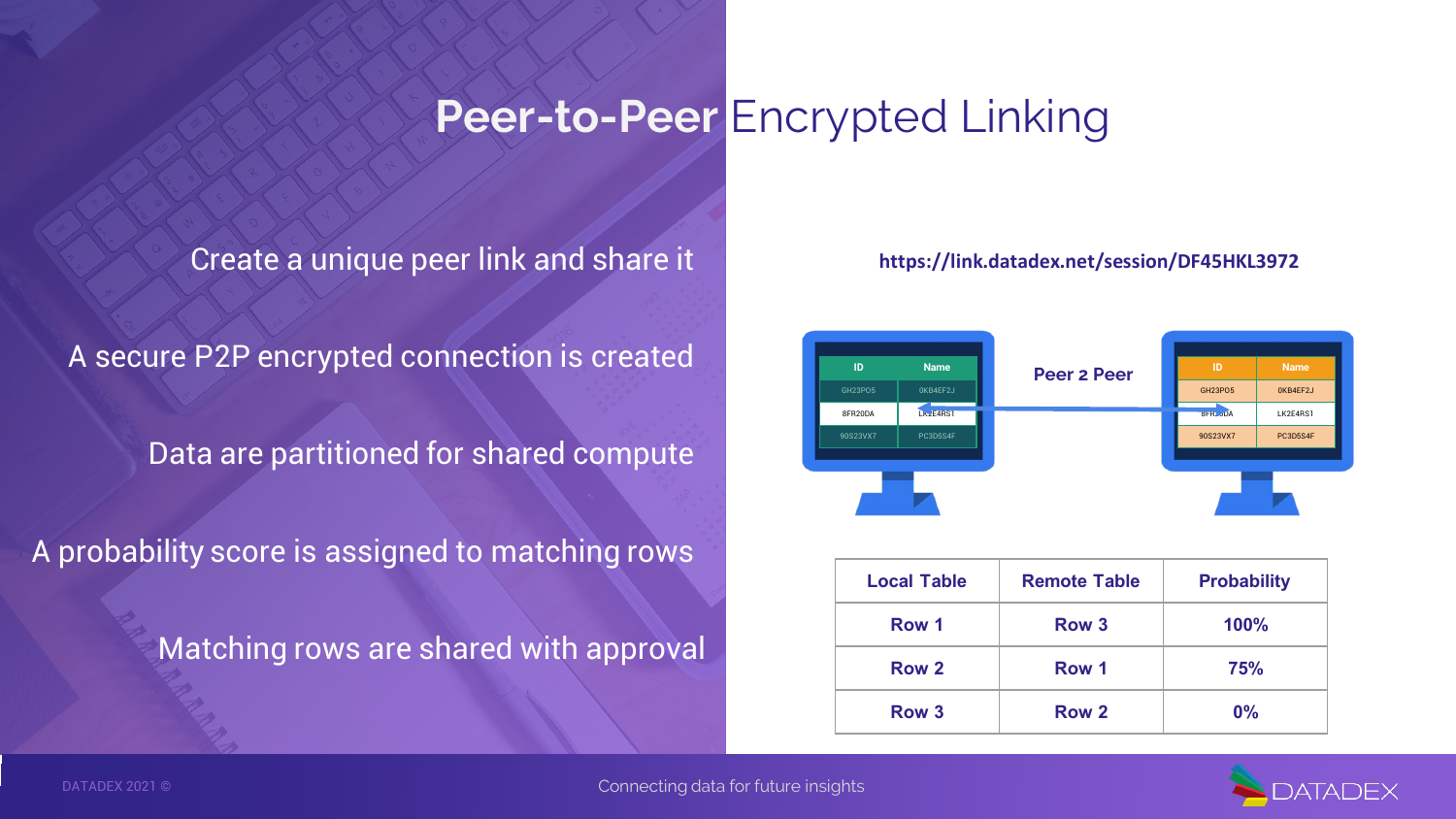### **Combined Data** New Discoveries



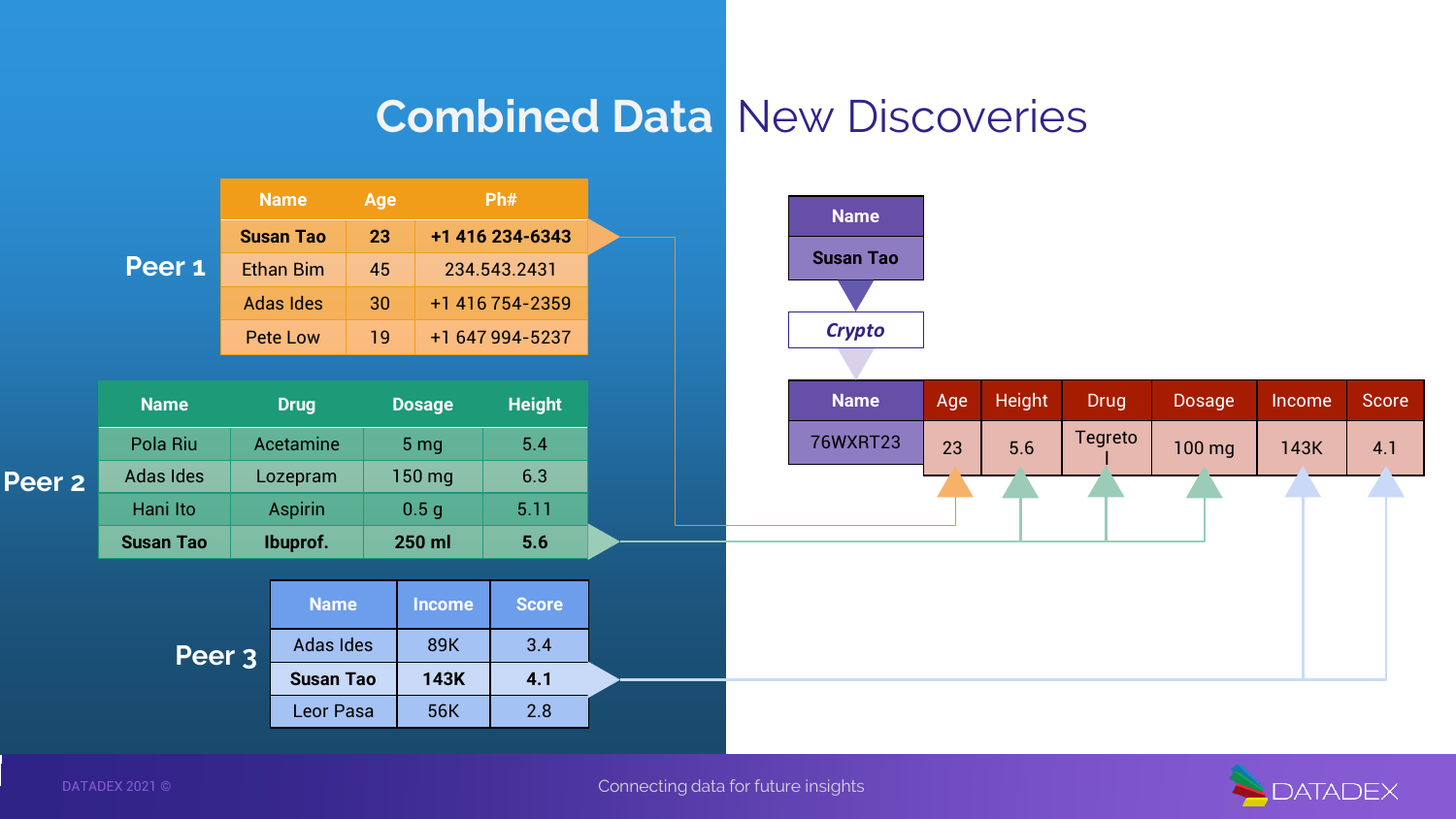## **Tangible** Benefits

| Complete data                 | • Improved statistics      |
|-------------------------------|----------------------------|
| <b>Increased sample sizes</b> | • Greater significance     |
| <b>New entity features</b>    | • Reveal new correlations  |
| Peer-to-Peer data exchange    | → Strong security          |
|                               |                            |
| <b>Browser based</b>          | • No installation required |
|                               |                            |

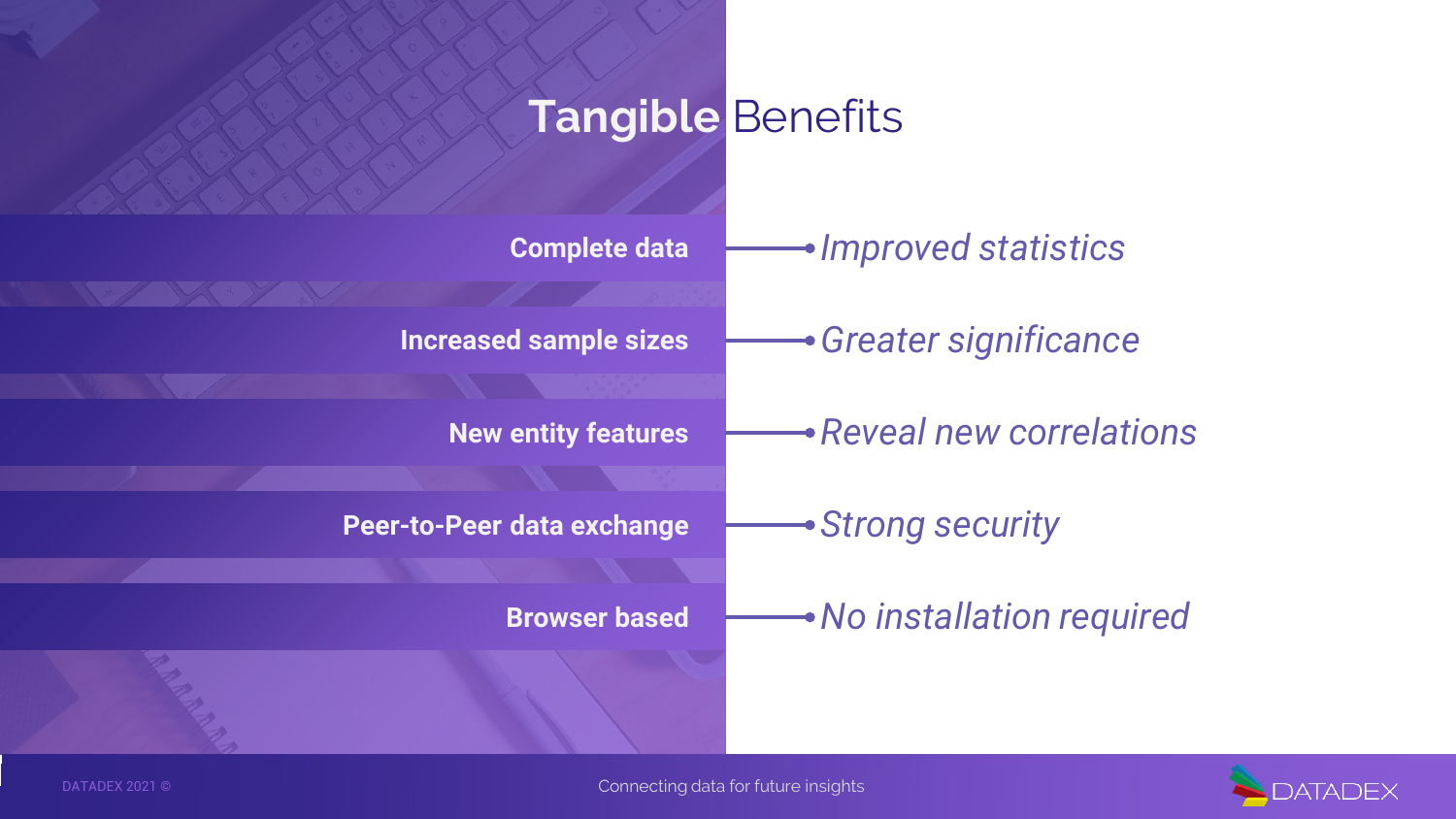### Our Partners & Network















DATADEX 2021 © Connecting data for future insights